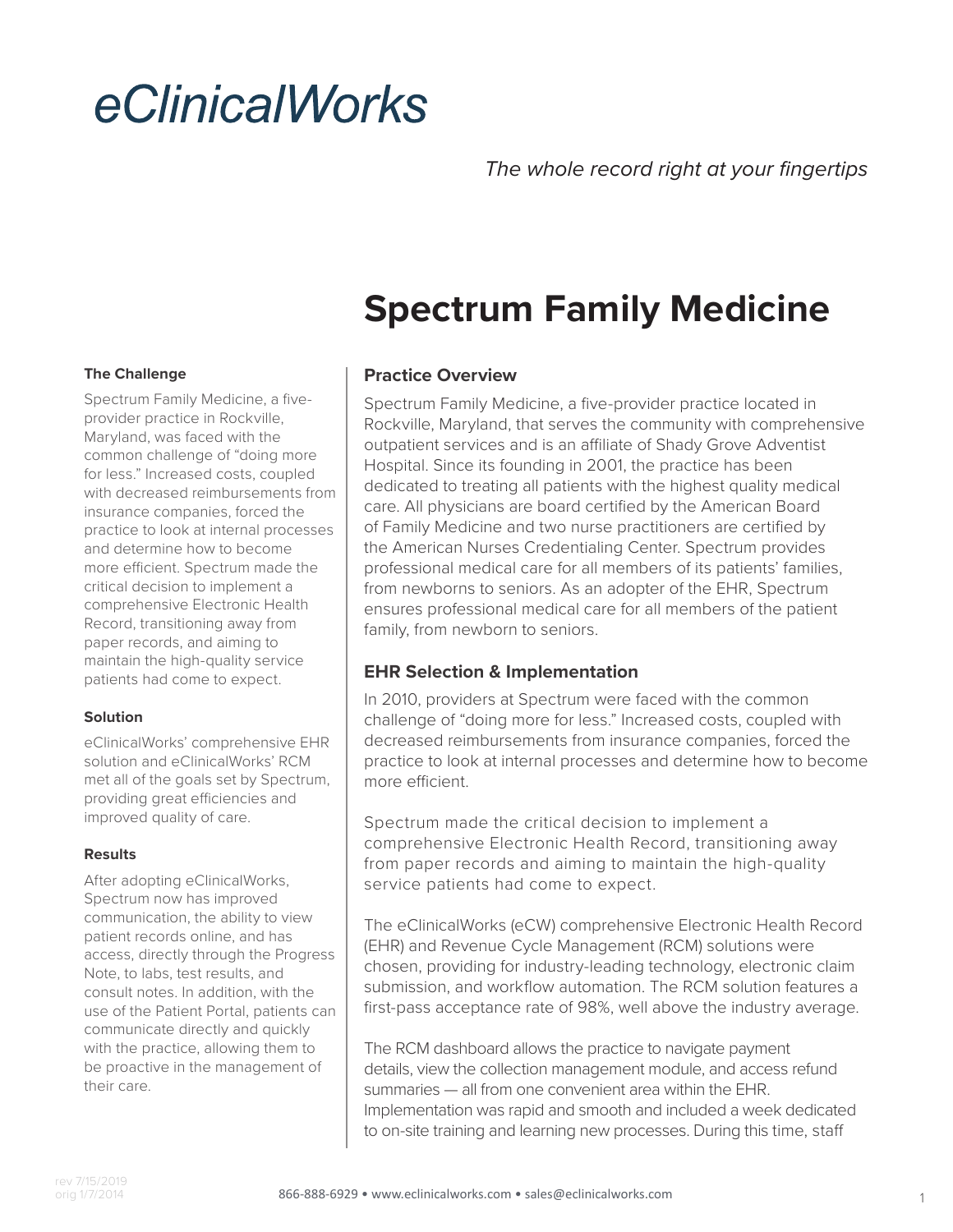

at Spectrum remained positive, as the technology was intuitive and easy to use. In the months following implementation, staff collaborated, helping one another learn the nuances of the system.

#### **Enhanced Practice**

For providers and staff at Spectrum, implementing an EHR has meant greater efficiencies and improved quality of care. There are no longer paper records lining the walls. The EHR has improved communication by having all patient information available right at staff's fingertips. With the elimination of paper charts, the clinical

staff can instantly view the patient's record online, print information out immediately, and respond to patient calls or questions for medication refills and lab results. In addition, providers and staff now have quick access to labs, x-rays, and mammogram results, along with consultation notes. Patients can use Patient Portal to communicate directly and quickly with the practice, allowing them to be proactive in the management of their care. Patients can now go online to access their medical records, request medication refills, and view lab results, anytime and from anywhere.

### "I love pulling up patient information on the EHR and sharing it with a patient immediately."

Sally Belcher, family practitioner

#### **Revenue Cycle Management (RCM)**

By leveraging the RCM technology, Spectrum has the tools to perform all of the necessary functions to submit and follow up with claims, all within the EHR. eClinicalWorks RCM allows its staff of expert billers to handle back-office operations directly through the application, securely and accurately. Dashboards are provided to Spectrum staff for transparency into the process and real-time visibility into the practice's financial performance.

"With RCM, we receive tremendous reports in a timely manner and our days in A/R have been significantly reduced. We are confident all charges are being captured," said Dr. Carolyn Baier O'Conor, family physician.

To ensure problem claims are sent in a timely manner, Spectrum staff have daily communication with eCW RCM staff. As a result, the practice has averaged close to 1,200 visits per month and claims are submitted within two days, typically billed the following day.

#### "RCM has created a more efficient practice, especially



for the front-office staff, because now when a patient inquires about their account, it's simply a matter of a few clicks and the information